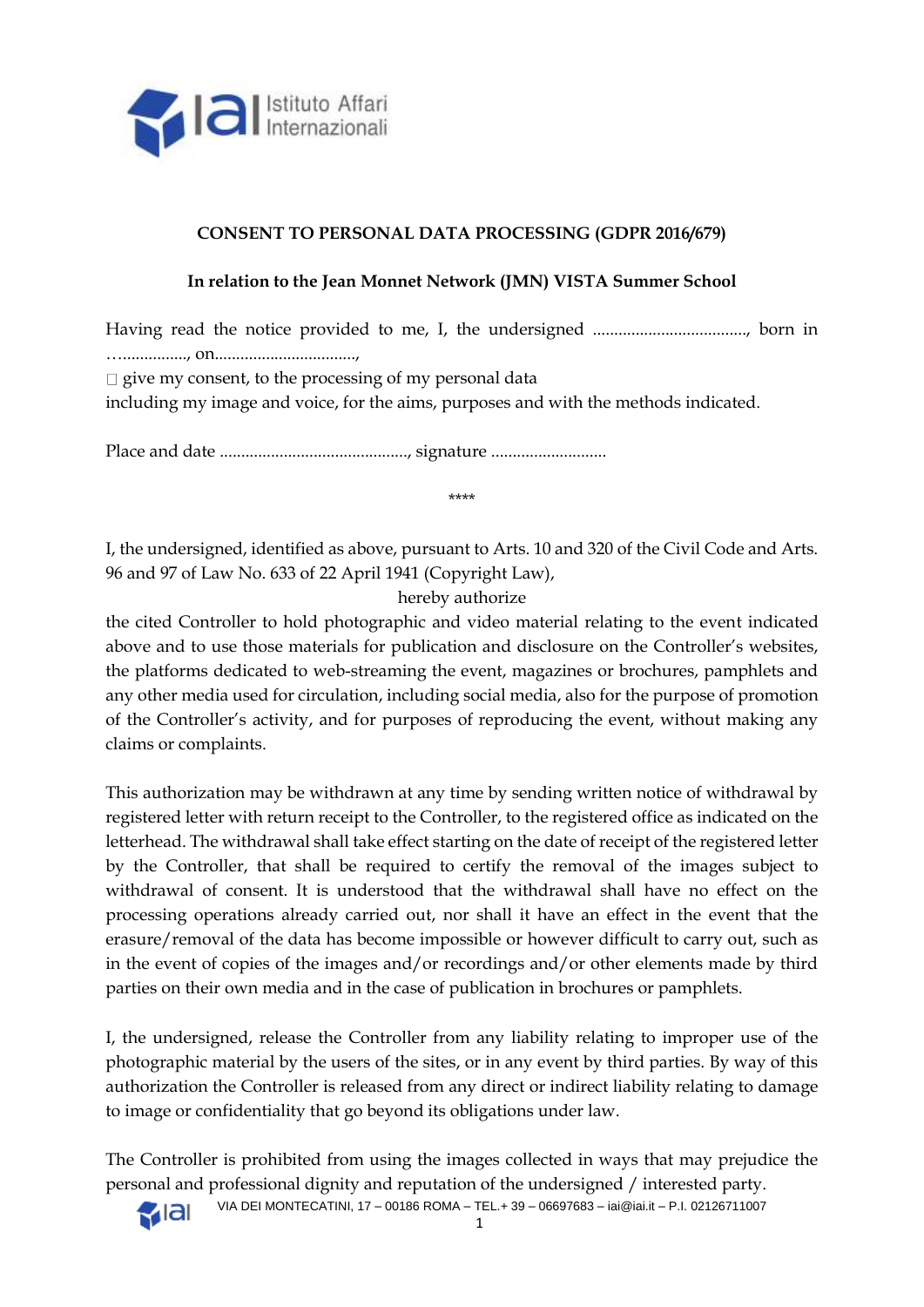The use of the images is to be considered allowed entirely free of charge.

Place and date .........................................., signature ..........................................

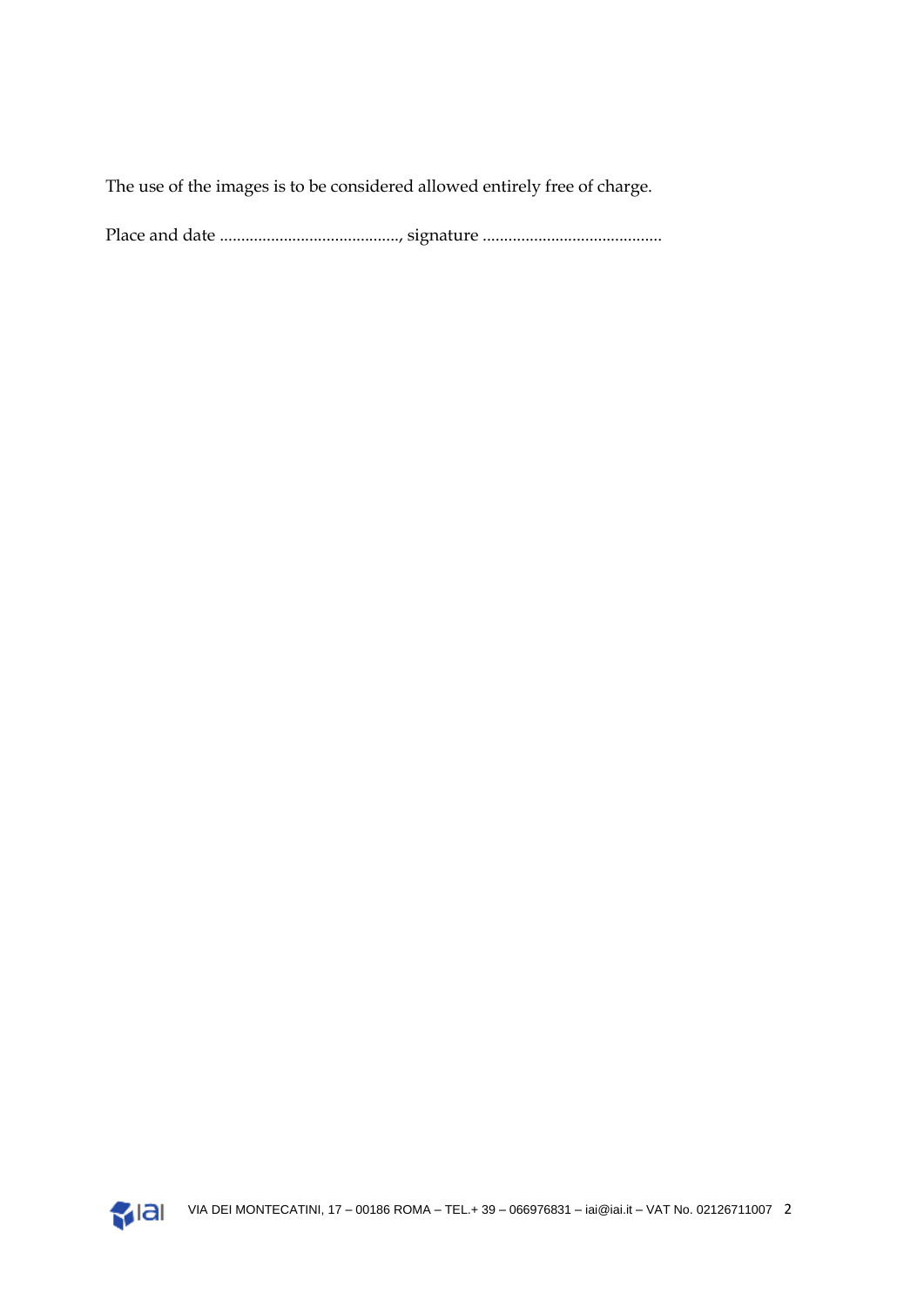

# **PERSONAL DATA PROCESSING NOTICE**

The Istituto Affari Internazionali, in the capacity as the Data Controller, informs the participants to the **JMN VISTA Summer School** pursuant to Art. 13 of Regulation EU No. 2016/679 (hereinafter the "**GDPR**") and of the currently applicable national harmonization regulations, that their data event will be processed with the following methods and for the following purposes:

### **Subject of the processing**

The Controller will process the personal data, identification data (for example, first name, last name, address, telephone number, e-mail), and the audio-video files and photos collected to participate in the aforementioned event..

#### **Purpose of the processing**

The personal data is processed to document, spread and publicize the event indicated above, and more in general, for the training/information activity carried out by the Controller under its By-laws.

#### **Method of processing**

The processing of the personal data is performed through the operations indicated in Art. 4, No. 2) of the GDPR, and specifically: collection, recording, organization, storage, consultation, elaboration, modification, selection, extraction, comparison, utilization, interconnection, restriction, communication, disclosure, erasure and destruction of the data.

Personal data undergoes processing both in paper and electronic and/or automated form and may be published on the company's website and intranet.

The personal data will be stored until the expiration of any rights linked to publication (including images) and copyright.

In any event, the data may be anonymized and used for research purposes.

#### **Access to the data**

The data may be made accessible for the purposes indicated above:

- to employees or associates in their capacity as persons assigned to processing operations and/or system administrators;
- to third companies or other entities that perform outsourced activities for the Controller, in their capacity as outside data processers.

#### **Communication of the data**

Without the need for express consent (pursuant to Art. 6, letters b) and c) GDPR), the Controller may communicate the data to those entities for which communication becomes mandatory

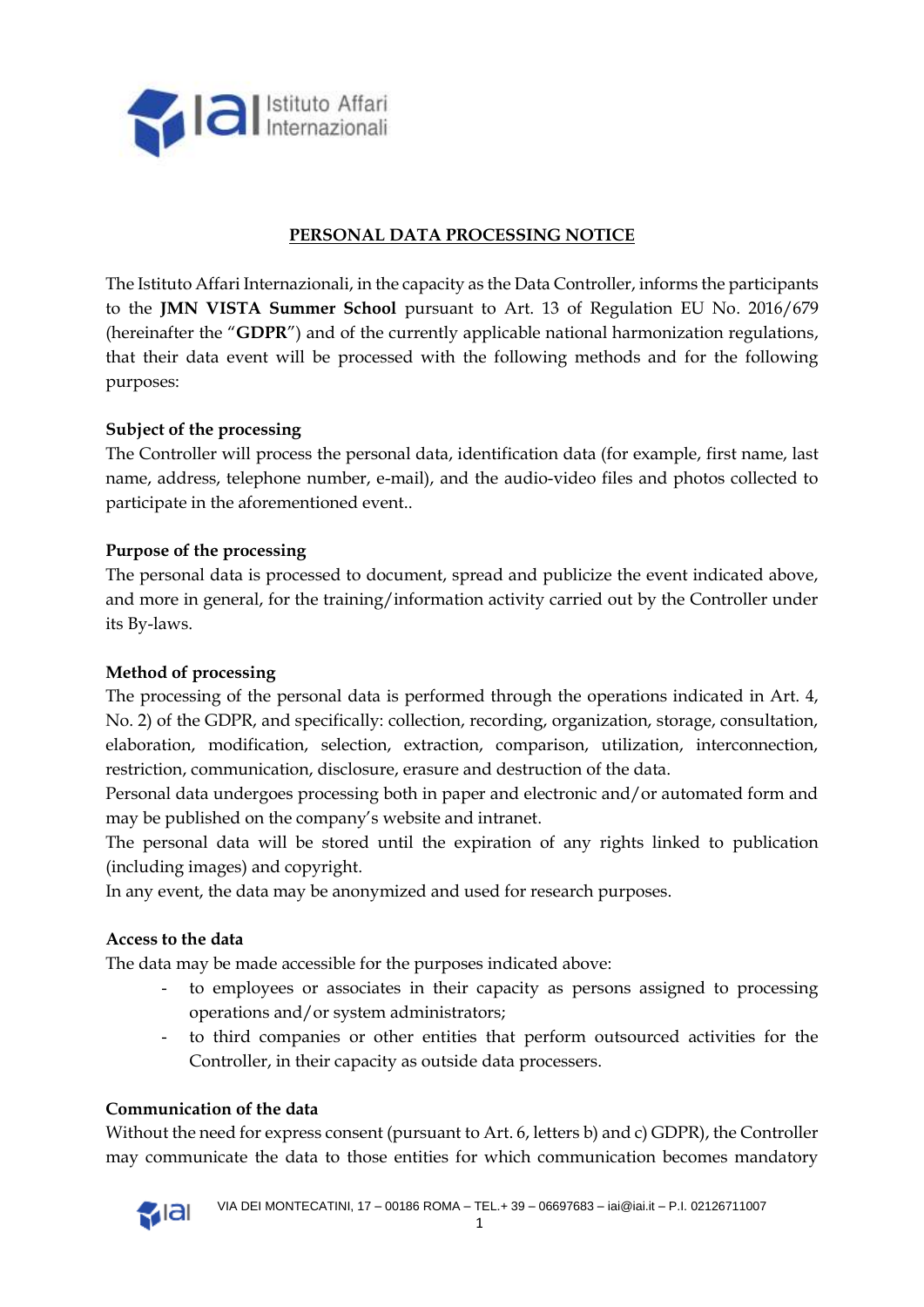under law and for the fulfillment of those purposes. Those entities shall process the data in their capacity as autonomous data controllers.

The data may be disclosed through the internet and/or magazines and press organs.

# **Data transfer**

The personal data are stored on servers located in Italy and inside the European Union. The Controller ensures that the transfer of data to non-EU countries will take place in accordance with the provisions of the GDPR.

# **Nature of provision of the data and consequences of refusal to respond**

The provision of the data for the indicated purposes is not obligatory. If not provided, however, we will not be able to process the data for those purposes and, therefore, to allow participation in the event..

### **Data subject's rights**

In his/her capacity as a data subject, the participant has the rights set forth in Art. 15 GDPR, and specifically the right to:

- obtain confirmation of the existence or absence of the personal data concerning his/her, and even if not yet registered, their communication in intelligible form;

- obtain the indication of: a) the origin of the personal data; b) the purposes and methods of the processing; c) the logic applied in the case of processing performed with the assistance of electronic instruments; d) the identification details of the controller, the processors and the designated representative pursuant to Art. 3, paragraph 1, GDPR; e) the persons or categories of persons to whom the personal data can be communicated or who can learn of it as the designated representative in the territory of the State, processors or persons in charge of processing;

- obtain: a) the updating, rectification, or when there is an interest, the completion of the data; b) the erasure, anonymization or restriction of data processed in violation of law, including data which it is not necessary to retain in relation to the aims for which the data were collected or subsequently processed; c) the certification that the operations under letters a) and b) have been brought to the attention of those to whom the data have been communicated or disclosed, also as regards the content of the data, with the exception of cases in which that requirement is impossible or entails the use of means that are manifestly disproportionate with respect to the right protected;

- object to, in full or in part: a) the processing of the personal data concerning him/her on legitimate grounds, even if the data is pertinent for the purposes of the collection; b) the processing of personal data concerning him/her for the purpose of sending informational material or conducting market research or institutional communication. There shall be no prejudice to the possibility for the data subject to exercise the right to opposition only partially. Therefore, the data subject may decide to receive only communications through traditional methods, or only automated communications or neither of the two types of communications.

**If applicable**, the participant also has the rights set forth in Arts. 16-21 GDPR:

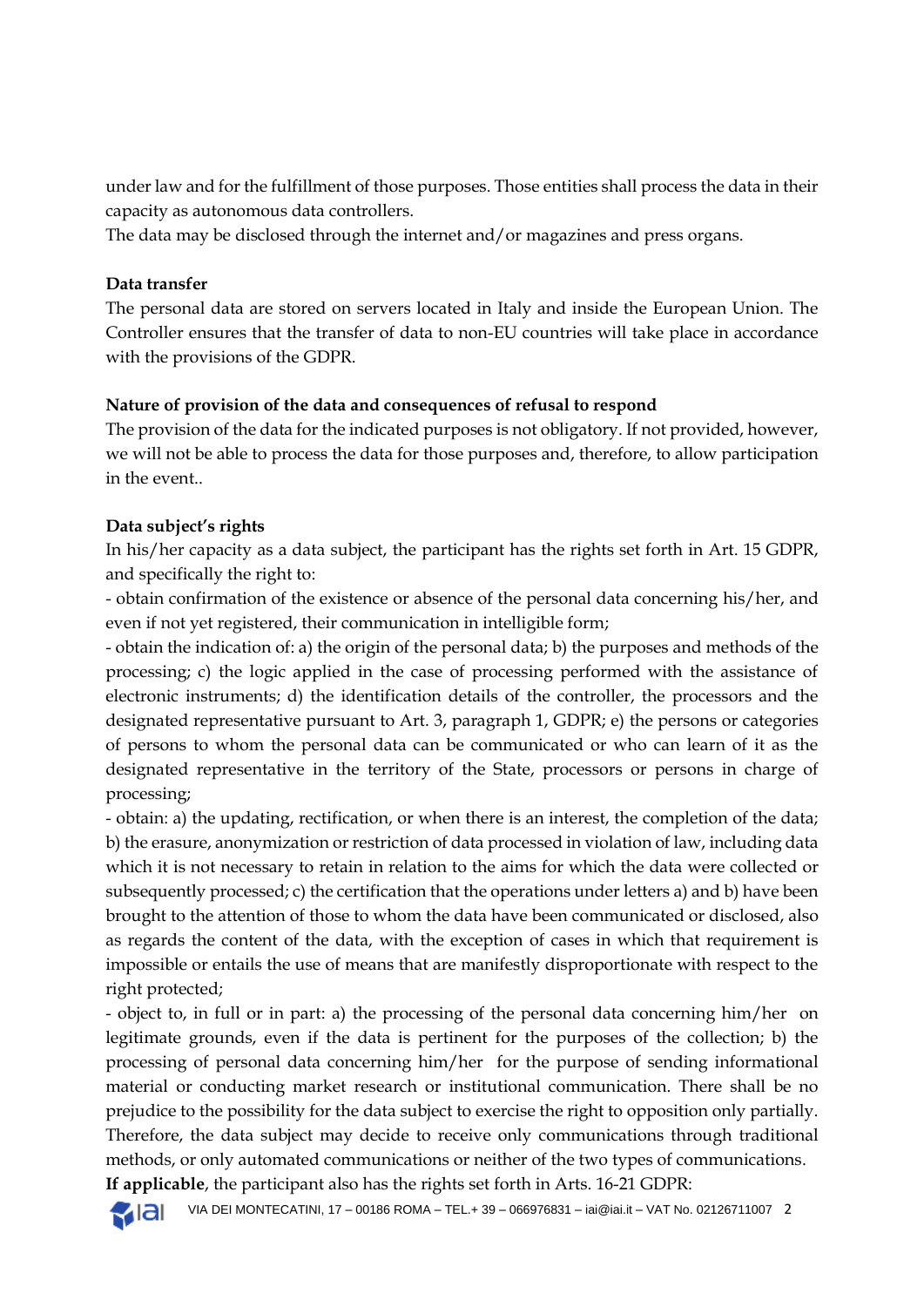- right to rectification – the participant has the right to obtain from the controller the rectification of inaccurate personal data concerning you;

- right to be forgotten – the participant has the right to obtain the erasure of his/her data where one of the following grounds applies (Art. 17, paragraph 1 of the GDPR):

- a. the data are no longer necessary in relation to the purposes for which they were collected, and thus the processing must be limited to the other purposes (e.g. accounting, storage or legal retention);
- b. he/she intends to withdraw consent to the processing of the personal data, for one or more specific purposes, or in relation to the processing of particular categories of data, and provided that there are no other legal grounds/obligations that justify the processing;
- c. the right to object to the processing has been exercised and there are no overriding legitimate grounds for the processing, or if he/she objects to the processing for direct marketing purposes, including profiling;
- d. the personal data have been unlawfully processed;
- e. the personal data have to be erased for compliance with a legal obligation in Union or Member State law to which the controller is subject;

We remind the participant that the right to erasure does not apply if the processing subject to erasure is necessary (Art. 17, para. 3 of the GDPR):

a. for exercising the right of freedom of expression and information;

b. for compliance with a legal obligation which requires processing by Union or Member State law to which the controller is subject or for the performance of a task carried out in the public interest or in the exercise of official authority vested in the controller;

c. for reasons of public interest in the area of public health;

d. for archiving purposes in the public interest, scientific or historical research purposes or statistical purposes;

e. for the establishment, exercise or defense of legal claims;

- right to restriction of processing - The participant has the right to obtain the restriction of use, and thus processing, of the data to what is necessary for the purpose of storage, a. in the event he/she challenges the accuracy of the personal data, for a period enabling the controller to verify the accuracy of the personal data; b. when the processing is unlawful and he/she opposes the erasure of the personal data and request the restriction of their use instead; c. when the controller no longer needs or intends to retain the data, but they are required inasmuch as they are "necessary for the data subject for the establishment, exercise or defense of legal claims"; d. in the case of objection to processing, pending the verification whether the legitimate grounds of the controller override those of the data subject;

- right to data portability – on specific request, the participant has the right to receive from the controller the personal data subject to electronic/computer processing he/she provided to the controller and to transmit them to another controller. That data will be provided to him/her, again on request, in the format considered easiest and most appropriate to allow him/her to use them without hindrance;